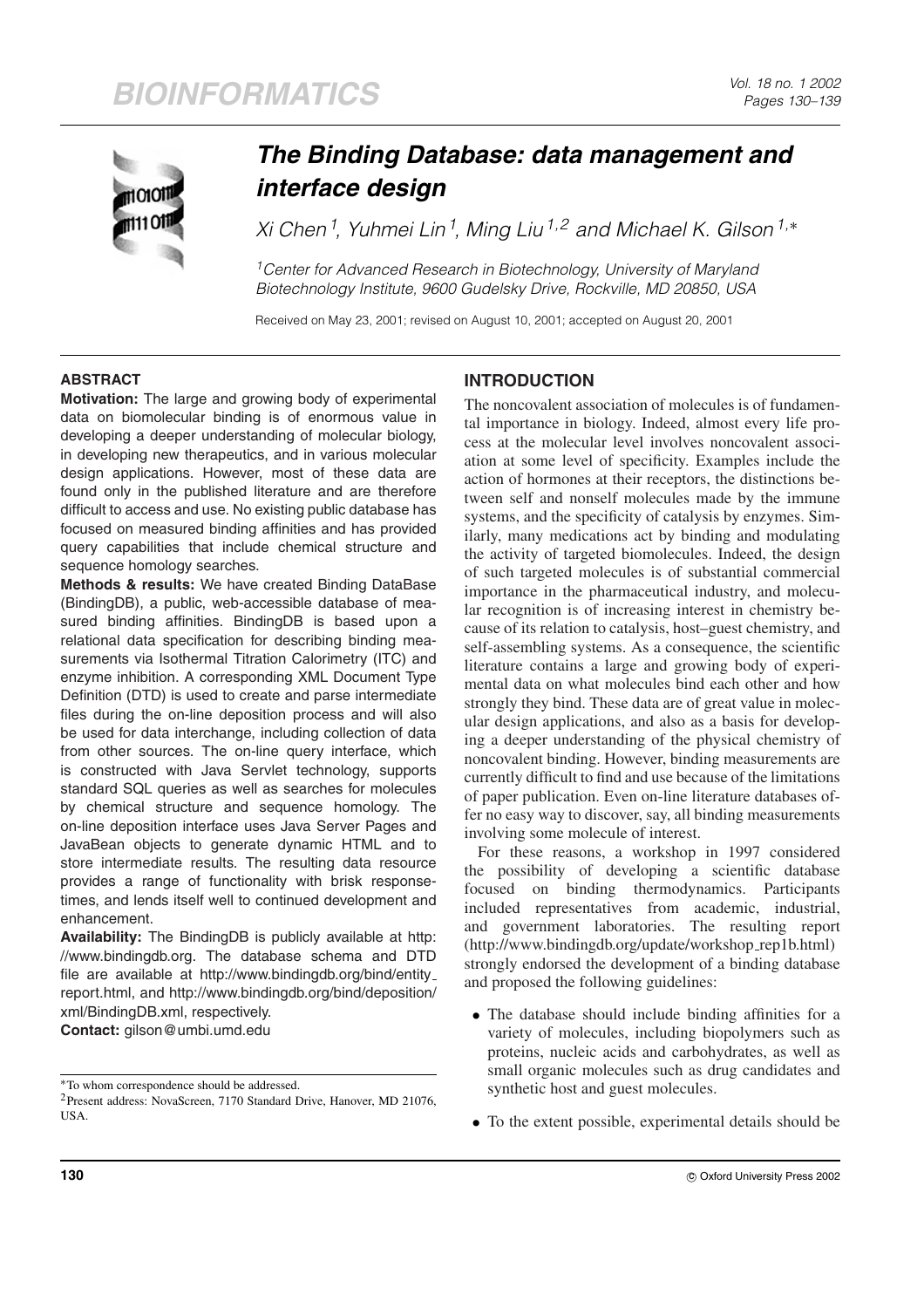included to support sophisticated interpretation and evaluation of the data.

- A wide range of queries should be supported, including SQL queries based on textual and numerical criteria, and nonSQL queries such as chemical substructure and BLAST sequence searches.
- The database should be a public resource accessible via the WWW.
- Every effort should be made to promote direct deposition of new binding data by experimentalists.

Meeting these goals posed a number of technical challenges, many of which also are faced by developers of other scientific databases. The Binding DataBase (BindingDB) project (Chen *et al.*, 2001) has addressed these challenges and is now in operation at www.bindingdb.org. The present paper describes the database and explains the technical approaches used to implement it. In particular, the following issues are addressed.

#### **Data management**

Today's biomolecular databases use various data management approaches, including structured flat files (STAR/mmCIF; Westbrook and Bourne (2000); ASN.1; Steedman (1993); Benson et al. (1999), and XML-based methods), relational DataBase Management Systems (DBMS'; Hutsman *et al.*, 1991; Kumar *et al.*, 2000) object-relational DBMSs (Zhu and Zhang, 1999; Carazo and Stelzer, 1999) and object-oriented DBMSs (Aberer, 1994; Nakata *et al.*, 1999). These approaches are defined and discussed elsewhere (Achard *et al.*, 2001). The present paper explains the rationale for and implementation of BindingDB's data management system, which combines a relational DBMS with flat files for sequence data and XML files for data interchange.

#### **Data organization and content**

Once a DBMS has been chosen, the next step is to determine exactly what data will be stored and how they will be organized. The content is determined primarily by the scientific goals of the database and, in the case of BindingDB, was defined in large part by the scientists who attended the 1997 workshop. The organization of the data is important because, among other things, it determines how easily the database can be expanded and amended in the future. The content of BindingDB is organized into a relational data dictionary and an XML Document Type Definition (DTD).

#### **Query and data retrieval**

Perhaps the chief reason for establishing a database is to facilitate the retrieval of the specific data that each user needs. Ideally, a variety of query methods must be supported. For example, users may wish to search for binding reactions by molecule name, protein sequence, chemical substructure, affinity, or combinations of the above. The present paper describes the techniques used to support these and other types of query in the BindingDB.

#### **Data deposition**

The collection of data plays a vital role in a database but is rarely an easy task. A basic goal is to collect as much data as possible, and accordingly to make the deposition methods easy to access and use. In addition, the requirement that the data be of high quality leads to requirements for validation software and human curation. On the other hand, budget constraints motivate maximal automation of the deposition procedures, and any specific realization must to some extent be a compromise among these competing goals. For example, a client–server application can be made easy to use and can provide relatively strong assurances of data integrity, but it can be difficult to distribute the software and keep it up to date. On the other hand, online deposition via the WWW maximizes accessibility, but web technology lacks the flexibility that a stand-alone client can deliver. Which method is preferred will depend upon the demands of the individual project. The BindingDB has tried both approaches and has settled for now on web deposition as the preferred method because gathering data is critical at this stage of the project and web-accessibility permits the broadest possible dissemination of the deposition tools.

#### **Usability**

A user-friendly interface is essential if a database is to be of value to the scientific community. The userinterface of the BindingDB was designed according to the principles of human–computer interactions, following a staged process. The initial stage was establishment of guidelines and prototyping. Feedback was then gathered from a small group of potential users and revisions made accordingly. A broader user survey was then done and more detailed revisions were made. Details of this process can be found in our previous paper and are not repeated here (Chen *et al.*, 2001).

#### **DATA MANAGEMENT**

BindingDB currently runs on a 600 MHz dual-processor Windows NT server with 256 MB RAM and uses a commercial relational DBMS, Oracle Enterprise Edition Release 8.1.6, as its central data management system. The relational model avoids data redundancy, which is relevant here because data attributes are often repeated for multiple binding measurements. For example, binding affinities might be measured for two molecules over a range of temperatures but with no other parameters varying. In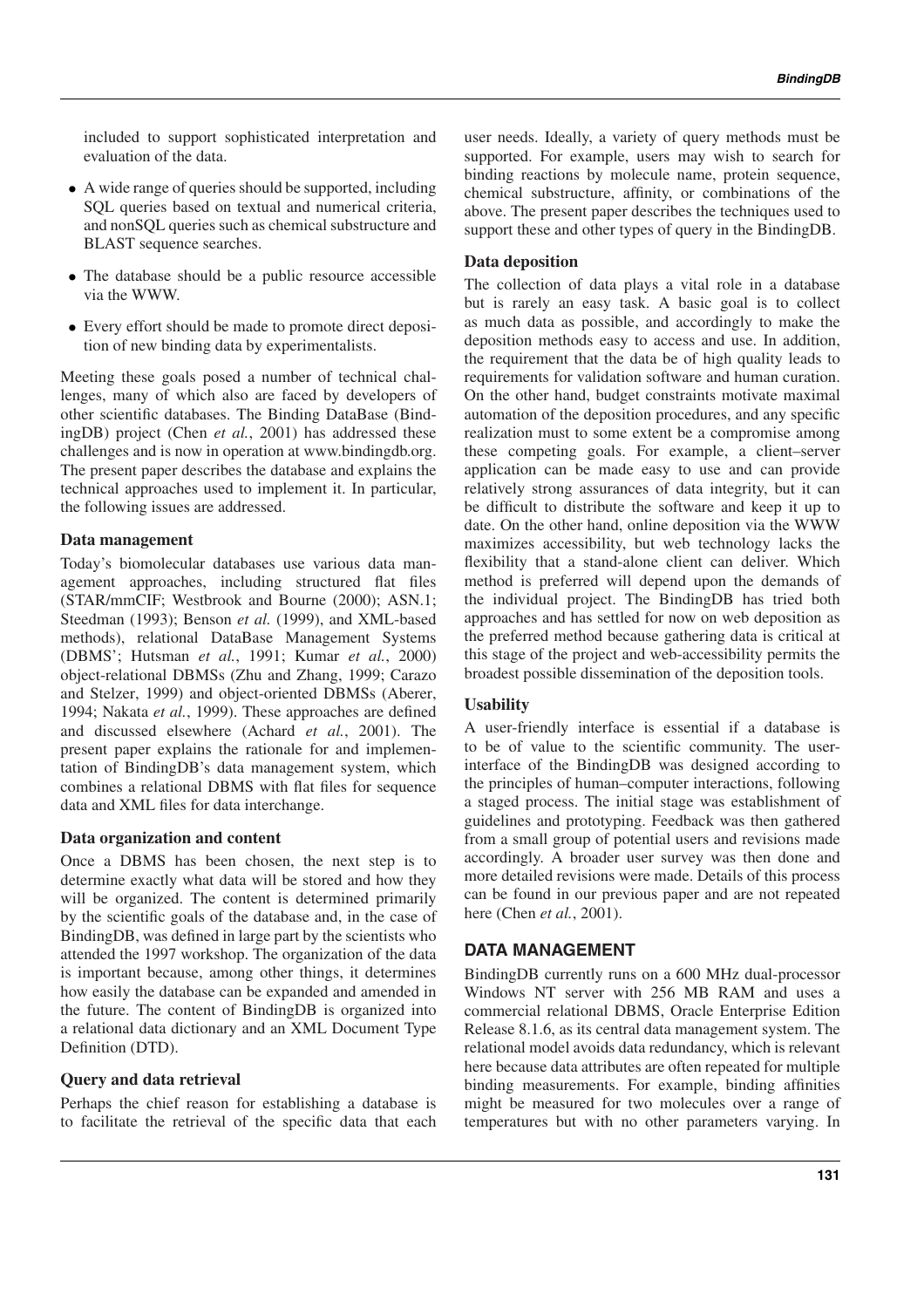addition, a commercial DBMS immediately provides a number of valuable features, such as efficient query procedures, scalability, and useful database administration tools. There are also an array of training materials and a pool of expert users. These attributes make the database easier to develop and maintain. However, we have tried to minimize our use of features unique to Oracle in order to minimize the difficulty of porting to a different DBMS should the need arise.

BindingDB's relational DBMS is supplemented by two sets of flat files. First, protein and nucleic acid sequences are stored not only in the DBMS but also in external files that can be searched with BLAST (Altschul *et al.*, 1997). Each sequence in an external file contains a relational ID that is used to link back to the appropriate data in the relational DBMS, allowing integration of BLAST with SQL queries (see Integration of NonSQL Query Functions). Second, BindingDB's WWW deposition interface generates an intermediate XML file that is later parsed into the relational DBMS; the XML files are also stored on disk to provide a parallel view and an archive of the data. Each XML file contains a coherent data 'entry' and provides an unfragmented view of the data. In contrast, the data in the relational database are scattered across multiple tables and linked only by keys. The XML files are thus more appropriate for data exchange and also represent a human-readable backup for the relational database. Although XML files can be searched, the BindingDB does not use them as the basis for data queries because the performance would be much slower than in the relational DBMS.

## **DATA ORGANIZATION AND CONTENT**

The fundamental view of the data is that of an experiment in which two reactants are dissolved in a reaction solution and studied by an experimental technique with a specified instrument at some pH, temperature and pressure. The resulting raw data are interpreted in terms of a reaction model—e.g.  $A + B \leftrightarrow AB$ —and processed quantitatively with a data fitting method to yield a binding affinity and other results characterizing the binding reaction. Related experiments that are deposited together are grouped into a single data entry, which is associated with one or more citations. The BindingDB describes these data in a relational data dictionary and in an XML DTD, as now described.

#### **Relational data dictionary**

The current data dictionary comprises 35 database tables, as illustrated in the Entity-Relation (ER) diagram in Figure 1 and defined in detail at http://www.bindingdb.org/ bind/entity report.html. Data in these tables are organized into Entries, each of which contains one or more sets of binding measurements, along with literature citations and

database administrative information. An Entry might include studies of a single binding reaction as a function of temperature and pH, or of a given protein's interactions with a collection of small-molecule ligands. The ENTRY table contains an Entry ID that appears as a foreign key in every entry-specific table. It also includes a descriptive title of the entry, the deposition date, the measurement technique, and information on the entrant, the person entering the data.

Although the relational model dictates a normalized representation of the data and their relationships (Codd, 1972; Date, 1995), full normalization does not necessarily produce the most efficient database system. A relational database application should balance the goals that commonly invoked queries be executed rapidly and that the data remain consistent through minimization of data redundancy. Thus, although the BindingDB initially aimed for complete data normalization, some denormalization was later introduced for the sake of efficiency.

The tables other than the Entry table can be grouped into four categories: experimental results and details, reactants, reaction solution, and references. These categories are now discussed in more detail.

*Experimental results and details.* The results tables are at the core of the data dictionary because they contain the final results along with links to all the methods, conditions, etc. that pertain to these results. Because the BindingDB aims to include significant experimental detail, each measurement technique requires special attention and a unique results table. To date, two techniques have been included. The first, Isothermal Titration Calorimetry (ITC), was selected because it provides a relatively complete description of binding thermodynamics and therefore yields a good data foundation for other measurement techniques. The second technique, enzyme inhibition, was selected because it is used for a relatively large number of measurements, including many that are of pharmacologic interest. The results tables are also specific to the reaction model. Thus, separate tables are included for ITC data interpreted with the binding models  $A + B \leftrightarrow AB$  and  $2A + B \leftrightarrow A_2B$ . We initially explored dictionary structures that could accommodate all possible reaction models, but the resulting dictionaries were complex, hard to query, and still incomplete, whereas the current approach is straightforward to implement, query, and extend. The dictionary currently contains three results tables: ITC RESULT A B AB, ITC RESULT 2A B A2B, and KI RESULT, for ITC results with the two reaction models listed above, and for enzyme inhibition with the  $A + B \leftrightarrow AB$  reaction model, respectively.

The ITC results tables accommodate the range of commonly measured thermodynamic data generated by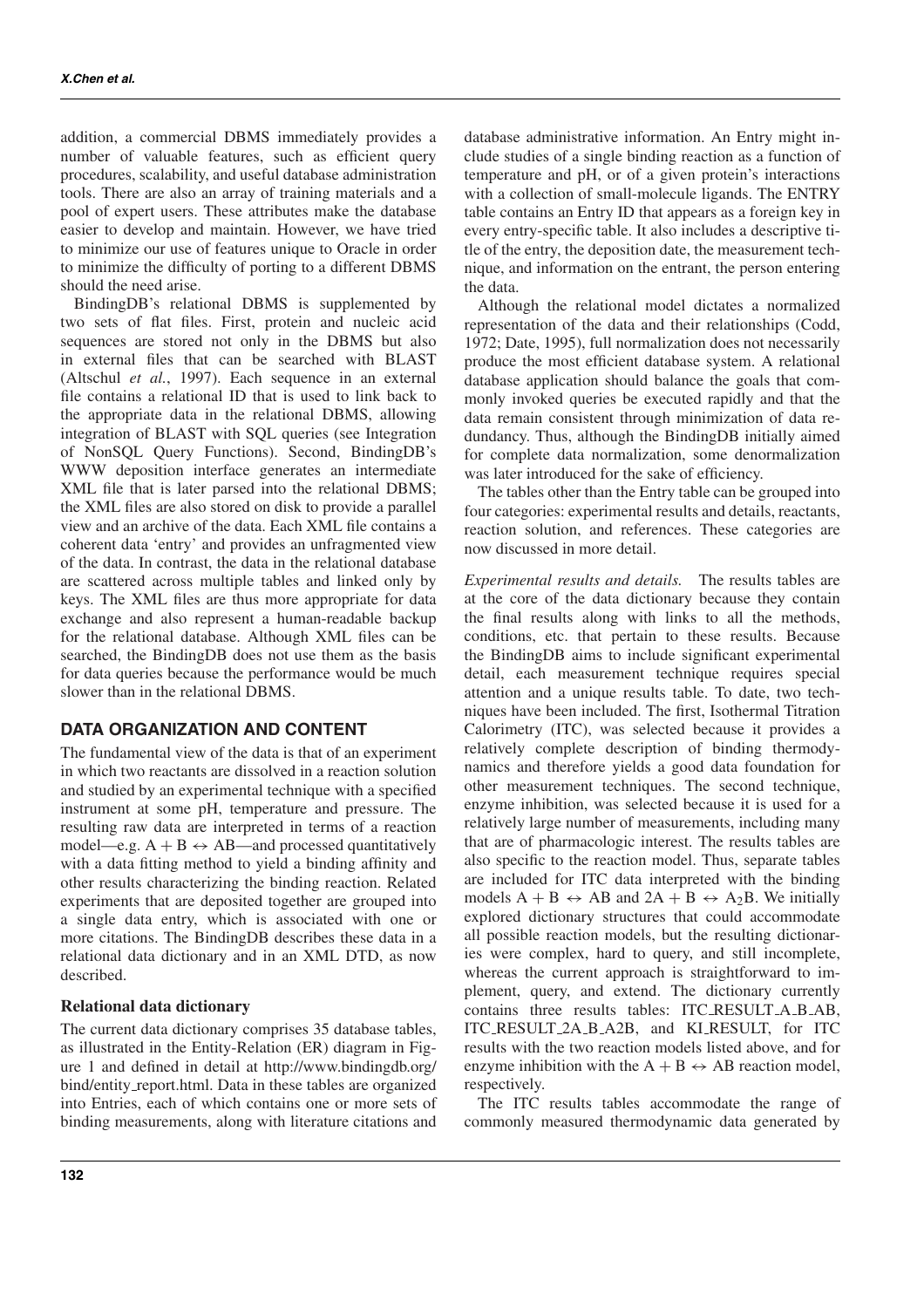

**Fig. 1.** Entity-relationship diagram of the relational BindingDB. See http://www.bindingdb.org/bind/entity report.html for details.

ITC experiments; i.e. the standard changes in free energy, enthalpy, entropy and heat capacity, and the equilibrium constant. They also include attributes specific to the technique, such as flags indicating whether the data have been corrected for the heat of dilution and heat of buffer

ionization, and whether the reaction stoichiometry is a free parameter and, if so, its value. Foreign keys from the INSTRUMENT and DATA FIT METH tables link to details regarding the instrument and data fitting method used to generate a set of results. One ITC thermodynamic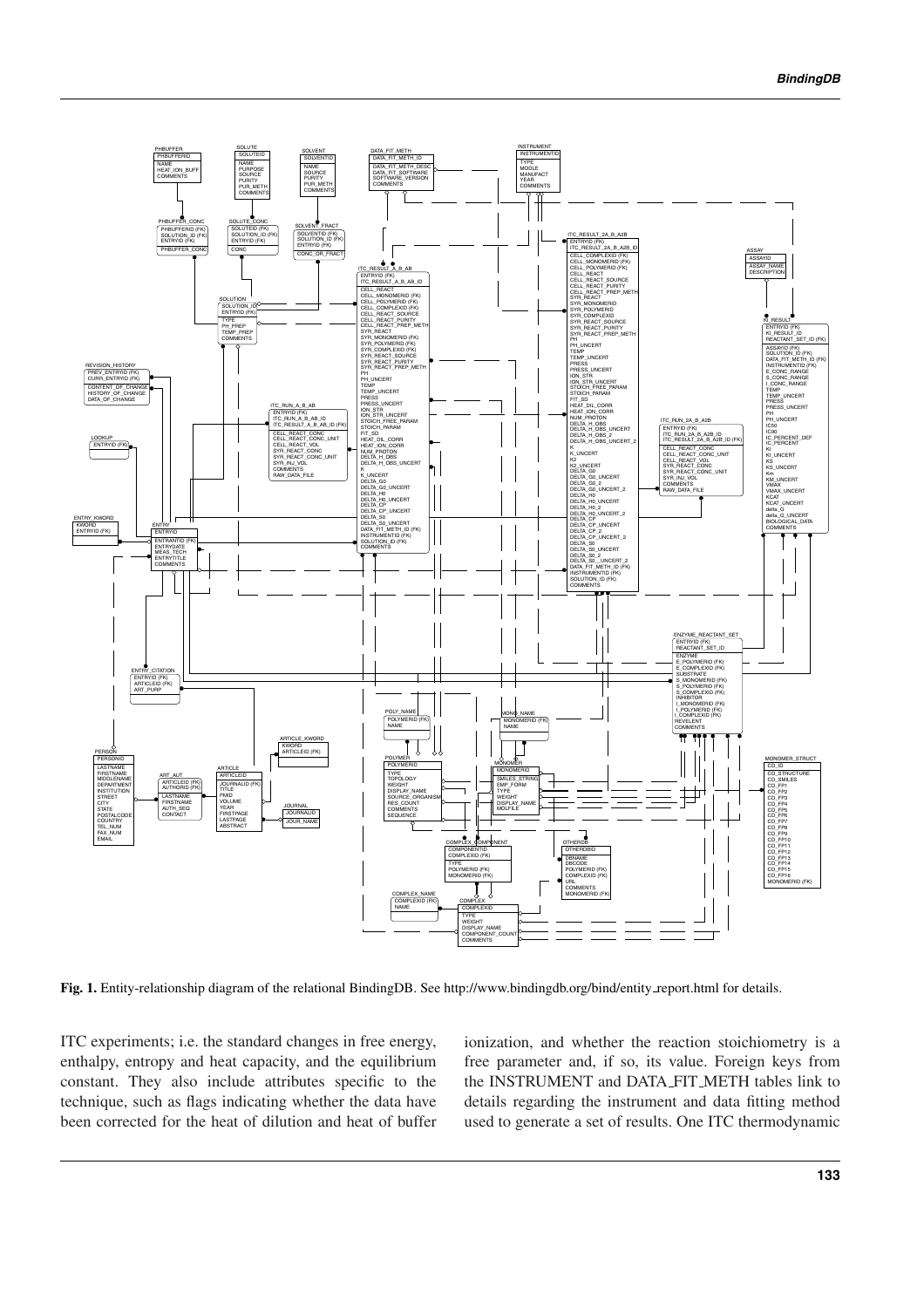result is usually generated from a series of calorimetry runs, and a separate table, ITC RUN A B AB, is provided to store information about each separate run. This table includes the attribute RAW DATA FILE for experimentalists willing to upload the raw data for archival and possible reanalysis by others; however, the details of this attribute are not yet fully defined, since different instrument/software combinations yield different data files.

The enzyme inhibition results table KI RESULT allows enzyme-inhibitor affinity to be specified in several different ways, including  $K_i$ , IC<sub>50</sub> and IC<sub>90</sub>. Other IC values are accommodated by allowing the user to specify a percent inhibition, such as 80%, in IC PERCENT DEF and then to list the  $IC_{80}$  in IC PERCENT. The table also accommodates other enzymatic data that may have come out of the experiment, such as  $K_s$ ,  $K_m$ ,  $K_{cat}$ , and  $V_{max}$ . In keeping with practice in the literature, concentration of enzyme, substrate and inhibitor are described in ranges instead of single values. An additional ASSAY table allows for free-text description of the enzyme-inhibition assay method. The BIOLOGICAL DATA attribute is set to 'yes' when the study that yielded the binding data also provides biological data from cell culture, for example. As for ITC results, instrument and data fitting method information is provided via foreign keys to the INSTRUMENT and DATA FIT METH tables.

Each reactant is identified in the results through one of three foreign keys from the MONOMER, POLYMER and COMPLEX tables; which one is used depends upon the type of the reactant. The reactant tables define the compounds studied, while the results tables add information, such as supplier and purity, regarding the actual materials used in an experiment. The reactant IDs are brought directly into the ITC result tables, but are brought into a separate table, ENZYME REACTANT SET for enzymeinhibition measurements to avoid extensive repetition of experimental conditions for the large volume of data that may be generated by high-throughput studies of one receptor with multiple ligands. The following section describes the treatment of reactants in more detail.

*Reactants.* The chemical entities involved in binding reactions are defined in the reactant tables, while details of the materials actually used, such as supplier and purity, are given in the results tables. The BindingDB is designed to accept binding data for a variety of molecules, and different data structures are appropriate to different types of molecule. Thus, as shown in Figure 1, each reactant is classified and stored as a 'monomer', a 'polymer', or a 'complex'. A monomer is a small organic molecule, such as tyrosine or penicillin. Monomers are identified not only by name but also by chemical structure. Thus, the MONOMER table includes a SMILES string (Weininger, 1988) and an MDL Molfile (http://www.mdli. com/downloads/literature/ctfile.pdf) as attributes to enable chemical structure queries (see section Integration of nonSQL Query Functions). Proteins and polynucleotides are stored as 'polymers' in BindingDB, and are identified by name and sequence. The polymer sequences in the relational database are exported into a FASTA file daily in order to enable BLAST searching, as described in Integration of NonSQL Query Functions. An assembly of monomers and/or polymers is stored in BindingDB as a 'complex'. The COMPLEX table contains no monomer or polymer information, but only general information for each complex, such as type and molecular weight. The monomer and polymer constituents of a complex are registered in the COMPLEX COMPONENT table, leaving the detailed description of each monomer and polymer to be stored in the MONOMER and POLYMER tables. This treatment of molecular complexes imposes the computational cost of an additional level of query, but it avoids data redundancy between monomers and polymers and the components of complexes. It is not too expensive computationally because the DBMS is efficient and the number of table joins is still low.

Multiple names, or synonyms, for molecules are accommodated with the MONO NAME, POLY NAME and COMPLEX NAME tables, which allow any number of names to be stored for each reactant. For convenience, however, a DISPLAY NAME attribute is included in the MONOMER, POLYMER and COMPLEX tables; this is the name that will be displayed in query results. The DIS-PLAY NAME attribute creates a slight de-normalization to the molecule tables since it repeats information in the synonym tables. However, this denormalization is convenient because it allows identification of a frequently used attribute without an extra join operation.

When additional data for a molecule exist in one or more other databases, references to these data can be stored in the OTHERDB table. This includes the other database's name, the identifier of this molecule in that database, the name of the molecule, and a URL link to that molecule. We plan to establish dynamic links to other databases in the future.

*Reaction solution.* The reaction solution is the medium in which the binding reaction occurs. A solution is viewed as consisting of a base solvent that may be a mixture (e.g. ethanol/water), and that may contain multiple solutes (e.g. NaCl) and a pH buffer. The reactants are not considered to be part of the reaction solution. Solutions are described with seven tables; the main SOLVENT, SOLUTE and PHBUFFER are linked to the SOLUTION table via associative (many-to-many) tables that specify the concentration of each solution component in each solution. This simple, generic data representation of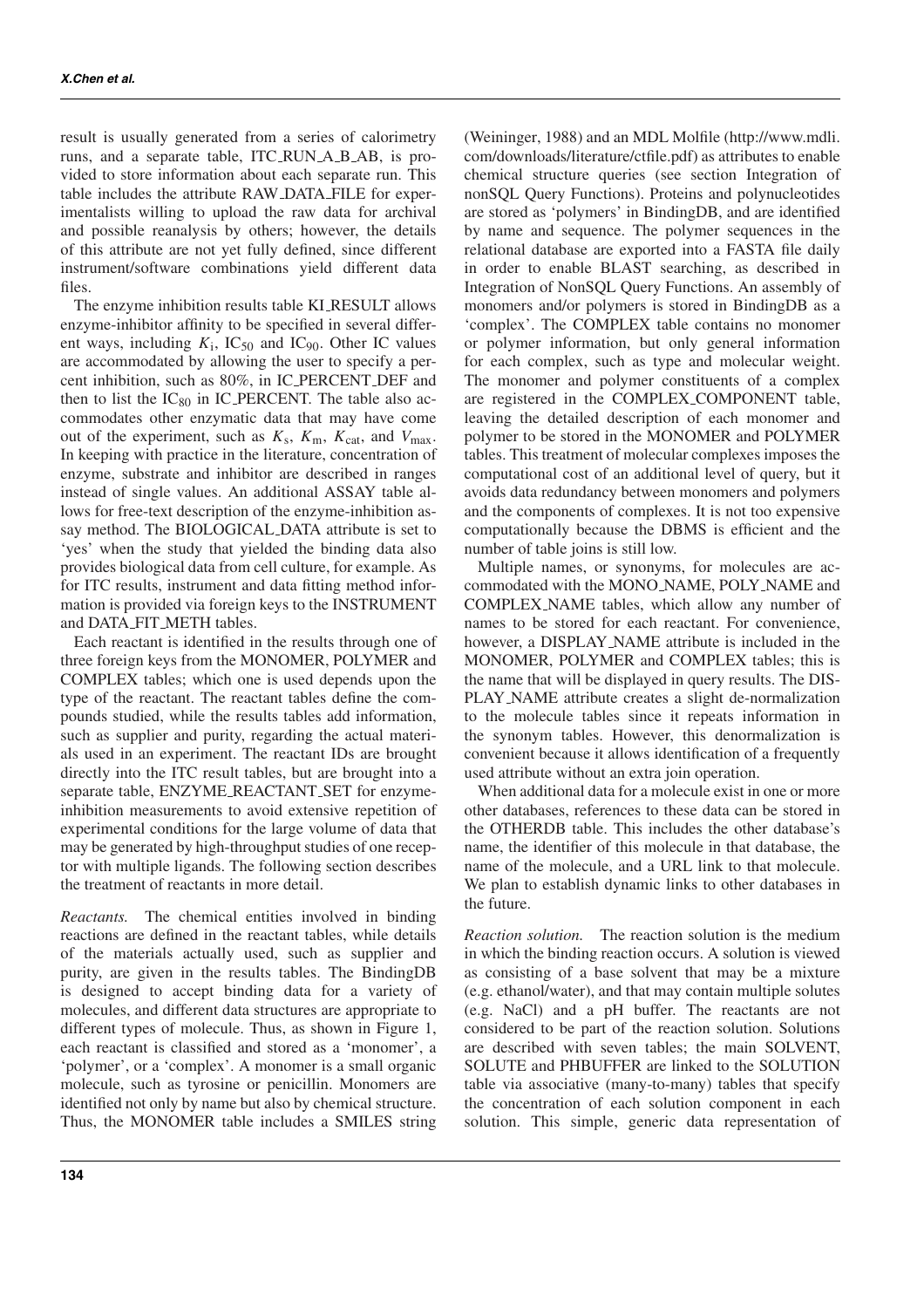solution information of a reaction works well for the current ITC and KI techniques and can be readily extended if necessary.

*References.* References appropriate to each data entry are stored in the references group of tables. The ARTICLE and ENTRY tables are associated via the ENTRY CITATION table. The PERSON table, which stores information both about article authors and about data entrants, is associated with the ARTICLE table via the ART AUTH table. To facilitate access to publications, the ARTICLE table includes an attribute for the PubMed reference ID. The current policy of the BindingDB is that data may be deposited if and only if the detailed *method* used to generate them is published in a refereed journal. Therefore, it is possible to include unpublished data based upon a published method. In such cases, 'BindingDB' is used as the reference's journal name and a BindingDB article ID is assigned. Currently the experiment methods are limited to the well established ITC and enzyme inhibition methods.

#### **XML data description**

The BindingDB uses XML files for data transfer and validation during the deposition process and as a humanreadable backup for the relational DBMS, where each XML file contains one complete data entry. XML is widely accepted in industry and in the scientific community, and its use is supported by a number of readily available tools. The use of XML by the BindingDB is thus expected to facilitate future exchanges of data with other biomolecular and chemical databases. This section briefly describes the BindingDB's current DTD and its relationship with the relational data model. The Data Deposition Methods section describes how XML files are used in the deposition process.

The literature provides few guidelines for how to define an XML DTD that is compatible with a complex relational database. The DTD must include the same data attributes as the relational data model, but the organization of the attributes must be different because XML files are organized hierarchically, so table relations cannot be directly transferred into the DTD. Here, the conversion from relational tables to XML is based upon a description of the hierarchical DTD as a tree of nodes, where the terminal (leaf) nodes are nonkey attributes of the data tables, and foreign key relations correspond to branches in the tree. Note that this approach causes the XML file to be completely denormalized in relational terms, because it requires reused data to be repeated with each use. In contrast, the relational data model reuses data by forming multiple links from a single occurrence of the reused item. Figure 2 illustrates this approach with the top levels of the DTD's data hierarchy for the BindingDB. The

root element of an ITC data entry includes data elements ('leaves') such as the entry date and entry keywords, along with nodes leading to lower levels of the hierarchy with information on the entrant, literature citations and results. The results node in turn has a number of data elements as well as nodes with links to yet lower levels with further details about the reactants, solution, instrument, etc. The full XML definition can be accessed at http://www. bindingdb.org/bind/deposition/xml/BindingDB.xml.

It is not a coincidence that the hierarchy of this XML file is similar to that of the data deposition interface (see section User interface for data deposition). Use of a similar hierarchy facilitates the transfer of data collected via the deposition interface into XML files, while the connections between the DTD and the relational dictionary allow transfer from XML files to the relational DBMS.

### **QUERY AND DATA RETRIEVAL**

#### **Integration of nonSQL query functions**

The BindingDB provides two query techniques that are outside the capabilities of pure SQL: chemical substructure/similarity search and sequence homology search. It is possible to provide such capabilities within an objectrelational database management systems by creation of new data types and methods; e.g. Relational Extenders (IBM DB2), Cartridges (Oracle) and DataBlades (Informix). However, this approach is still not straightforward (http://www.daylight.com/products/daycart.html) and the methods are specific to each commercial database. In order to minimize the dependence of BindingDB upon the features of any specific commercial DBMS, we have implemented these special queries with external middleware.

*Sequence homology.* BindingDB uses BLAST to allow users to find reactions involving proteins and nucleic acids homologous to a user-specified protein or nucleic acid. The search returns a modified BLAST report that contains links to binding data associated with each homologous sequence, allowing binding reactions to be accessed and reviewed. This functionality is provided as follows.

Protein and nucleic acid sequences are archived in the POLYMER table of the main DBMS. These sequences are exported to external flat files containing protein and nucleic acid sequences in FASTA format. The description line of each sequence flat files includes the DISPLAY NAME attribute of the molecule, and a general identifier (gnl) ID containing the table ID for the matching entry in the POLYMER table of BindingDB. The FASTA files are regenerated daily from data in BindingDB and preprocessed with the program Formatdb from the BLAST2.0 executables available at NCBI (ftp://ncbi.nlm. nih.gov/blast/executables/README.bls). Java Servlets (http://www.javasoft.com/docs/books/tutorial/servlets/) in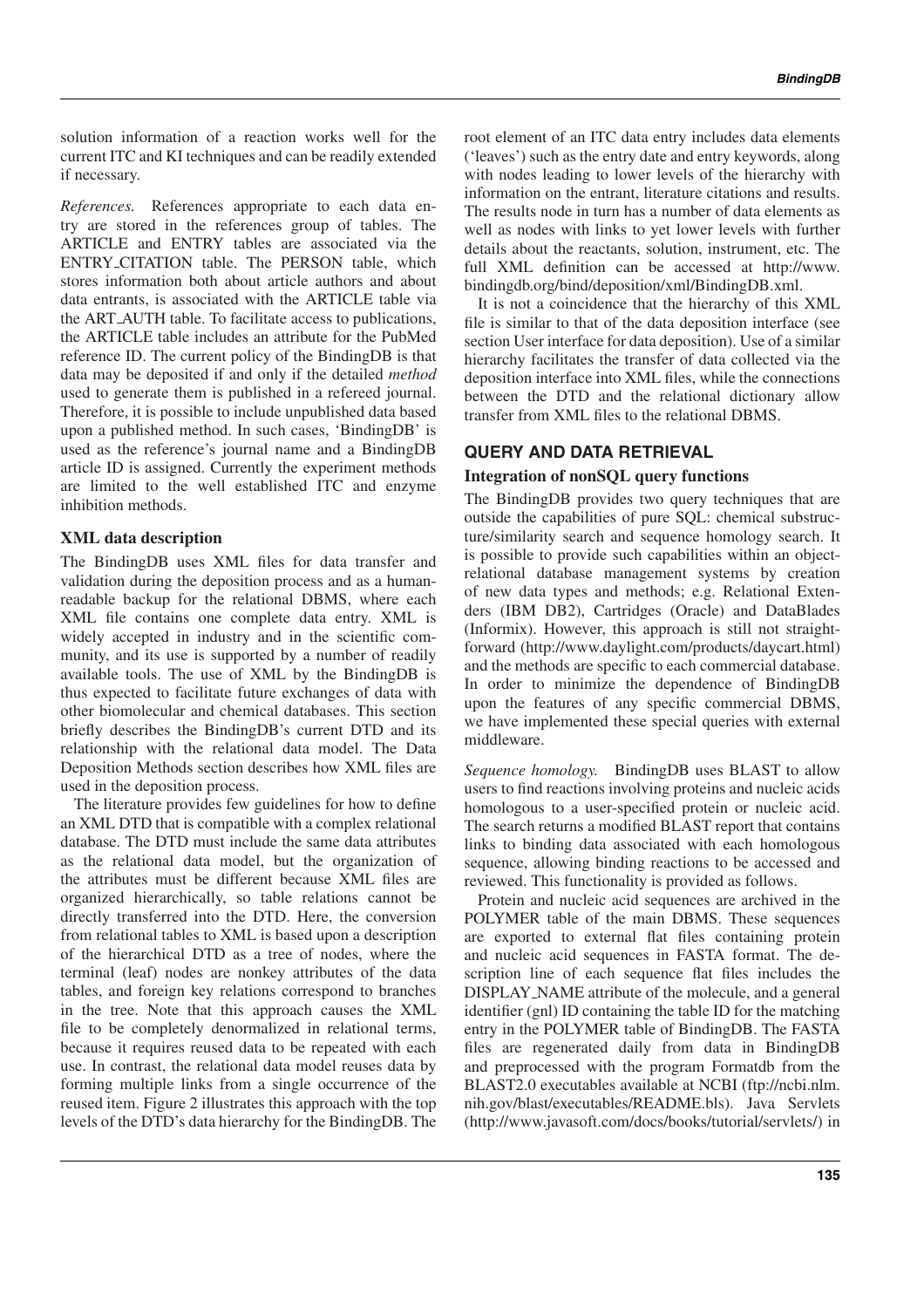

**Fig. 2.** Diagram of part of the DTD for a BindingDB XML file. Key nodes and only a few leaves (data attributes) are shown. Green: general information regarding the entry. Blue: information regarding an ITC measurement. Grey: information regarding an enzyme inhibition measurement. The full DTD is much more extensive; it includes, for example, Solute, Solvent and PHBuffer under KI.Result, and includes Monomer, Polymer, and Complex information under SyringeReactant, KI.Substrate and KI.Inhibitor. The full DTD is available at http://www.bindingdb.org/bind/deposition/xml/BindingDB.xml.

the BindingDB web-server use the Java Runtime class to control the execution of Blastall and return the results in HTML format with links from each polymer sequence to the appropriate binding reactions in BindingDB.

*Chemical structure, substructure and similarity.* BindingDB uses JChem1.5 (ChemAxon, Hungary; Csizmadia, 2000) to provide chemical search capabilities for small molecules: monomers alone and monomers in complexes. When monomer information is deposited—either via a chemical draw applet or by pasting an MDL Molfile into the deposition forms—JChem generates chemical fingerprints (http://www.jchem.com/doc/admin/GenerFP.html) that are stored in the MONOMER STRUCT table in the relational database (see Figure 1). The number of fingerprint attributes—currently 16—can be adjusted to tune accuracy versus speed. A user can run a chemical search by either drawing a target structure with a chemical draw applet or by pasting an MDL Molfile into the query form. When the query is run, the fingerprint of this molecule is generated and searched with SQL against those in the MONOMER STRUCT table. Potential hits are then retrieved and tested with a nonSQL algorithm. Confirmed hits are linked to binding reactions through the MONOMERID attribute in the MONOMER STRUCT table and are returned in a display page with links to the binding measurements that involve each compound.

#### **Linking directly to BindingDB from other applications on the WWW**

Hyperlinks can be made directly to binding measurements in BindingDB from other web-sites or databases. For example, the URL http://www.bindingdb.org/servlet1/ dbsearch/Summary?entryid=161&itc result a b ab id= 11&energyterm=kJ/mole provides direct access to Entry 161, Result 11 in the table of ITC studies of reactions of the form  $A + B \leftrightarrow AB$  (i.e. ITC\_RESULT\_A\_B\_AB). The link connects to the Reaction Details page of the specified reaction.

## **DATA DEPOSITION METHODS**

It is envisioned that data will be deposited into the BindingDB through at least three routes: literature extraction and deposition by on-site BindingDB staff; deposition of new data at or near publication time by off-site experimentalists not otherwise associated with the BindingDB; and high-throughput data uploads from computer-controlled instrumentation. The data deposition software is designed to support all three modalities.

BindingDB's first data deposition interface was a client–server tool for local use, developed with Oracle Forms v6.0. Data are entered via a series of forms and then saved into an intermediate database that contains the same data attributes as the main database, but has denormalized tables in order to simplify the connection to the Forms client. Data in the intermediate database are then transferred to the main database via a PL/SQL script. This client–server approach has several advantages. First, the Forms software provides tools to facilitate the development process. Second, the resulting software enforces table relations during deposition, thus minimizing concerns about data integrity. Finally, because the client connects directly to the intermediate database, it can reduce the work of deposition by allowing the user to view and reuse existing data. However, this approach also poses serious limitations. First, the Forms software is somewhat inflexible and thus does not allow the user-interface to be highly tailored for the application. More importantly, the client must be installed on the user's machine, making it difficult to distribute and to keep updated. Although Oracle Forms can generate a Java version of the client that should, in principle, be highly portable, we found that the resulting application executed very slowly and did not work perfectly on all targeted platforms.

We have therefore developed a Web-based deposition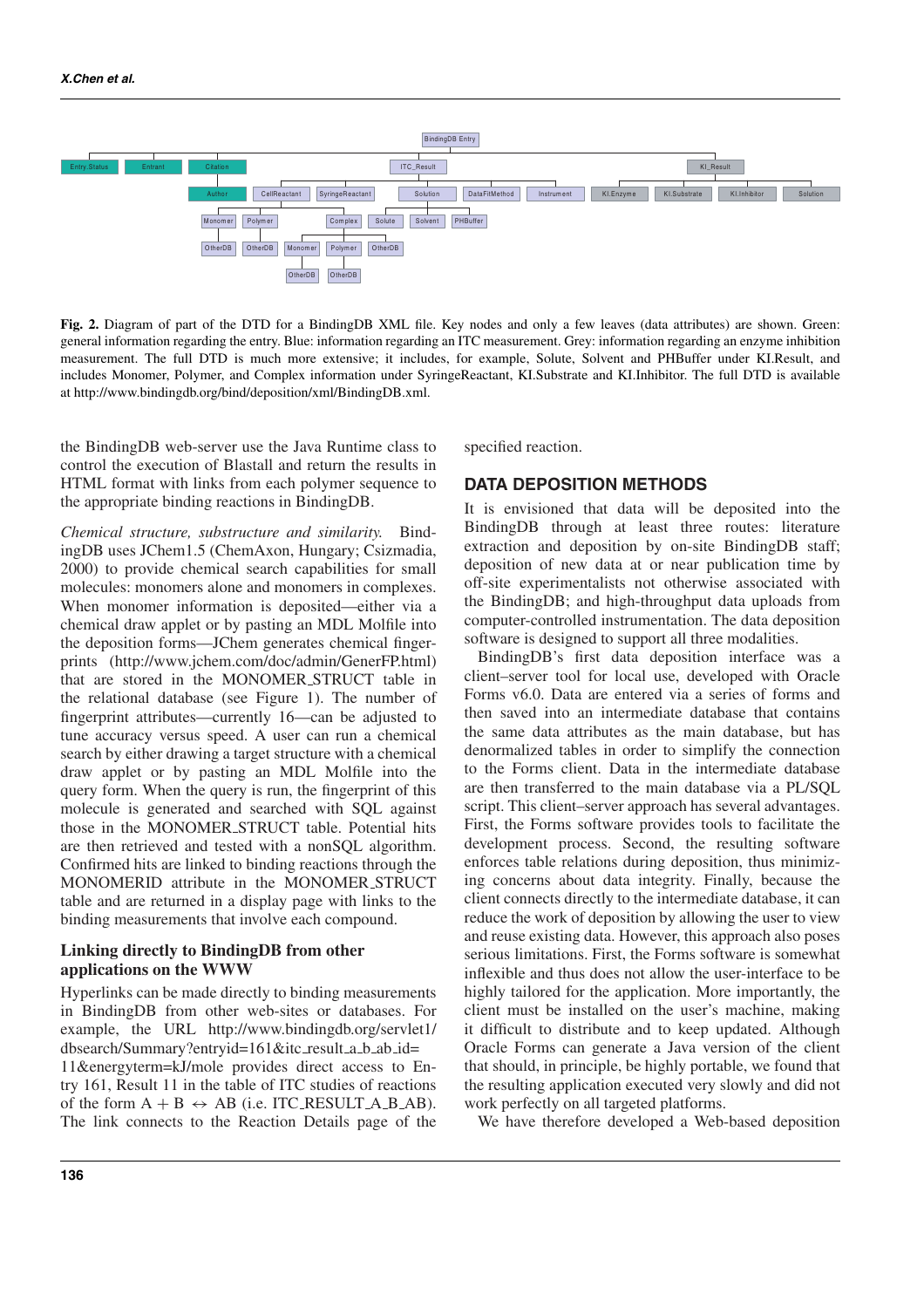method that is compatible with widely used browsers. In this method, data deposited via the Web are used to generate an XML file (see section XML Data Description) that is then parsed into the main database. It is expected that ultimately all BindingDB data will be deposited via this XML format, which will thus serve as a final common pathway for data deposited via forms on the WWW, from automated instrumentation, and potentially from customized forms created by other research groups and database developers. For example, we are currently collaborating with a manufacturer of microcalorimeters to facilitate data deposition from their proprietary data analysis and management software.

#### **User interface for data deposition**

Each entry in BindingDB has about 400 attributes that can be entered by a depositor, though many are not mandatory. It is a nontrivial task to design a good interface to collect so many data efficiently. This section briefly describes the user-interface, and then elaborates on design features that enhance usability.

The main interface for data deposition consists of two browser frames. The left-hand frame always displays the list of data categories, and the right-hand frame displays the data entry form appropriate to the selected category. Each data categories on the left is hyperlinked to the appropriate data form on the right. The categories are: Entry, Entrant, Citation, Syringe Reactant, Cell Reactant, Solutions, Data Fitting Method, Instruments and Results. The top-down ordering of the links in the left-hand frame is intuitively reasonable. More importantly, following this order ensures that any data required for a given category has already been entered in a previous category. However, the user is also permitted to jump among categories so long as data integrity would not be violated. For example, the user is not able to specify a molecular complex until at least one Small Molecule or Polymer has been entered, because a Complex must be built from Small Molecule and/or Polymer constituents. Similarly, links to Results are inactive until mandatory information on Reactants, Solutions, etc. have been entered and saved. The user can check the completeness of an entry by clicking 'Check and Submit'. The resulting report highlights which mandatory data are missing. If none are missing, the user can complete the submission process with one more click.

It is important that the user be free to begin a deposition, exit from the web-site, and then resume the deposition process without losing data. This capability is supported through by assignment of a unique deposition ID to each entry—completed or in progress—and storage of incomplete entries in the DBMS as JavaBeans (see section Implementation of WWW deposition method), along with the appropriate deposition IDs.

Even after submission of an Entry is complete, data

can still be revised by the entrant (depositor). Thus, data that are marked 'Hold' can be revised via the 'Continue Deposition' link on the home page, while data that have been submitted without a hold can be revised via the 'Revise Existing Entry' link. In the latter case, the user is provided with a duplicate of the existing entry but with a new ID. The user can then modify the entry, add a description of the reason for the revision, and resubmit the data. The old entry is retained but marked as obsolete to prevent it from being returned on routine queries.

It is worth pointing out several features that are included to promote usability and avoid errors during the submission process. First, the left–right category–detail interface design gives the user an understanding of the overall structure of the data and a task-oriented workflow, while allowing free navigation among categories and protecting against violations of data integrity. Second, drop-down menus of standard items have been provided where possible, such as for journal names. Different scientific units are allowed, notably kcal/mole versus kJ/mol; the software automatically converts into consistent internal units for storage. Because experiments are often repeated with only minor changes in conditions, a 'Replicate Result' option is provided to copy an existing Result record into a new one, to be modified and saved. Finally, data entered in one category that are used in another category are made available in pull-down menus for convenience and to ensure the formation of correct relational links. For example, all of the reactants entered in the ligand, polymer and complex categories are automatically placed into pull-down menus in the results form. If the user references a ligand, say, in the results form, and later deletes the ligand that was used, a warning message is generated.

#### **Implementation of WWW deposition method**

The overall structure of the web-accessible data deposition method is as follows. On-line forms in standard HTML are generated and updated dynamically with JavaServer Pages technology (JSP: http://java.sun.com/products/jsp/). Data entered by the user but not yet forming a complete entry are configured as JavaBeans objects (see two paragraphs below) and stored as binary objects in the Oracle DBMS. The depositor can recall, view, edit and complete these data using the JSP forms. When an entry is complete, the data in the JavaBeans are used to generate an XML file following the DTD outlined above. The Oracle XML parser and the DTD are used to check for completeness of mandatory data items, and XML files passing this validation stage are then transferred by the parser into the relational BindingDB database. A facility is also provided to move data from an XML file into JavaBeans in the DBMS so that data uploaded as XML files can be reviewed and edited as needed via the on-line forms.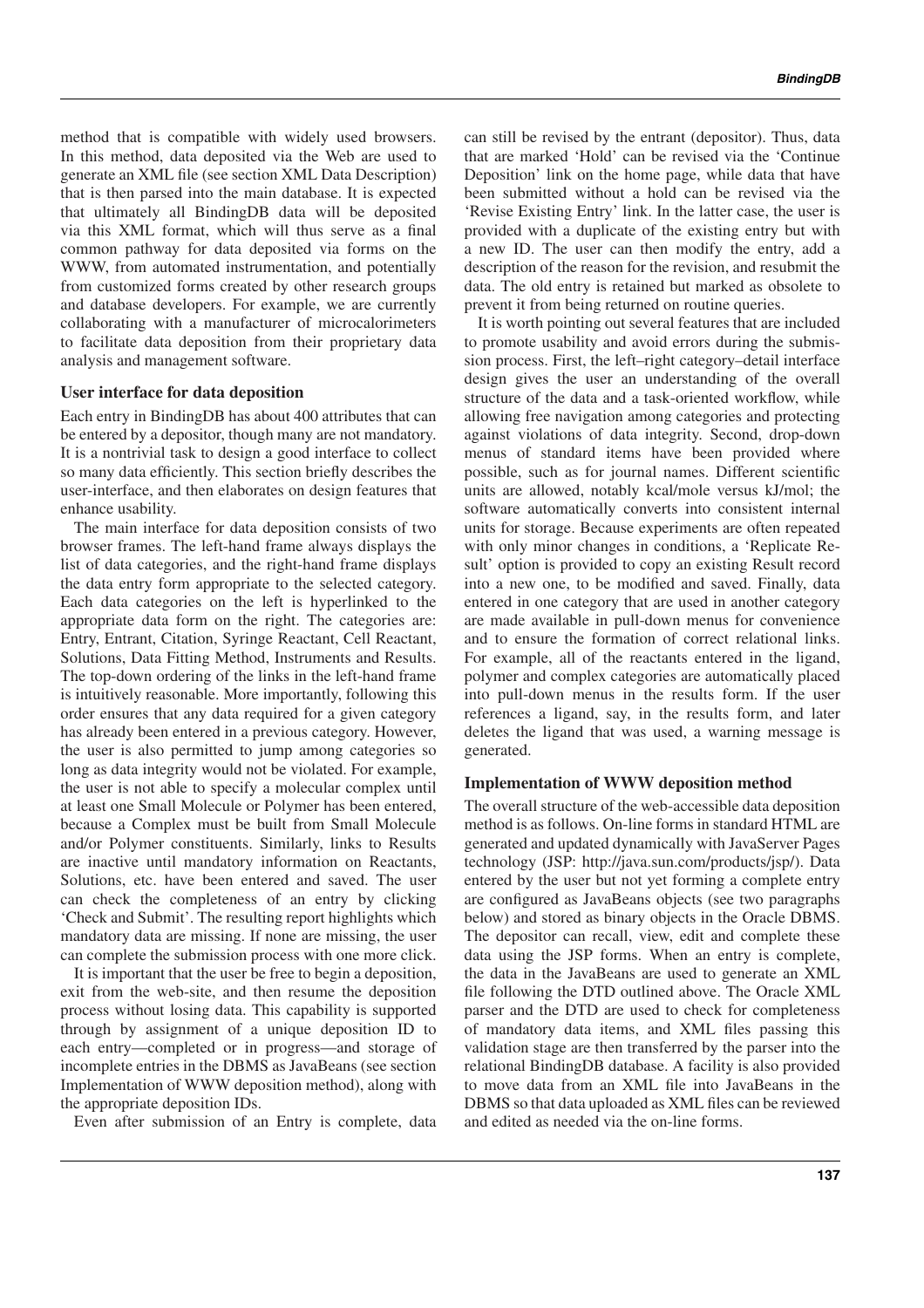JSP technology was selected as the method for generating dynamic forms because it runs on the server side and can generate standard HTML pages, thus minimizing download times and demands on the technical capabilities of the user's browser. Javascript code is used to warn the user of simple errors during data entry, such as entering alphabetic characters in a numeric field. More complex errors are handled by the following mechanism. The JSP code can format and display the data in each form displayed in the right-hand frame in one of three modes: 'new', 'retry' and 'success'. When the user first accesses a deposition page, it is shown in 'new' mode, with all data fields blank. After some data have been entered and saved, accessing the form causes the data stored in the corresponding JavaBeans object to be retrieved, and the form is displayed in 'retry' mode with the appropriate fields filled out. The user is then able to modify and complete the form. After all the data in a form are complete, the user clicks the Save button, which activates the validation methods of the appropriate JavaBeans object. If the data pass the test, the JSP code presents the data in the 'success' format which does not include any form fields but is instead a plain report of the final data. (However, leaving and then returning to the page also allows the user to further edit data that have already been validated.) If the data fail validation, the page is presented again in 'retry' format, with annotations indicating the problem items. This design architecture is used for every form page and facilitates maintenance and modification of the pages and validation criteria.

As noted above, data entries are stored in the form of JavaBeans objects (http://java.sun.com/products/ javabeans/) in the DBMS. Each form page—e.g. entrant—is stored in one row of one database table, along with the deposition ID of the entry. (This table is not included in Figure 1 because it is only loosely tied to the main database tables.) JavaBeans—Java classes coded with predefined patterns for their property and method information—are useful for several reasons. Thus, data attributes can be saved and retrieved through their methods into and from property attributes and, as noted above, validation methods are included in each JavaBean object. Also, the introspection feature of JavaBeans automatically matches the names of the bean properties with the names of the form input elements. This feature alone is extremely helpful since each deposition page is a complex form containing a significant number of input elements.

Two steps are involved in the transfer of a validated data set in the form of JavaBeans objects into the main database. First, the data in the JavaBeans are used to construct an XML file according to the DTD described above. The creation of the XML file is a recursive process. It starts at the top node, but all lower level nodes must be completed before the current node is completed. The deepest recursion has five levels: result/cell reactant/complex/monomer/otherDB. Second, the XML file is parsed into the relational database, as follows. Given an XML file, the database's ENTRY table is queried to identify whether the file contains a new entry, based upon deposition date, title, measurement technique and comments. If this is a new entry, a new row is added to the ENTRY table and a new entry ID is assigned. The subsequent deposition sequence follows relation rules since the data integrity is rigorously reinforced by the relational database. The transfer of data from XML into the DBMS is greatly simplified by the XPath utility of the Oracle XML parser. The parser accepts an XPath expression and returns all nodes or elements that match it. For example, the command 'selectNodes('BindingDB ITC/Citation[Citation.Title=Binding Studies of Lectins']/@Author')' will return all authors in the paper entitled ''Binding Studies of Lectins'. This result can then be deposited into the PERSON table of the database.

#### **CONCLUSIONS AND PLANS**

The BindingDB, now in operation, provides quick response times and an intuitive and flexible interface, according to user surveys. Continued development, built upon the techniques described here, is proceeding smoothly. The methods thus appear to be effective and may be of interest for use in other scientific databases. We invite further comments from users regarding all aspects of the interface as well as the data specification. It is hoped that such input will lead over time not only to a widely used database, but also to a stable and generally accepted data specification, presumably in the form of an XML DTD, that will promote exchange and access to binding data.

We also invite the deposition of new data. The relevant policies are: (1) data are acceptable if the materials and methods are published in a refereed journal; (2) freely deposited data will remain publicly accessible via the BindingDB so long as it is in operation. Ideally, experimentalists will deposit their new data in BindingDB concurrently with publication, so that most binding data become accessible on the web. In the future, we plan to address the issue of data quality further by establishing a mechanism for data checking and curation. Also, it may be useful to allow users to attach annotations to data in BindingDB, subject to the requirement that the annotations themselves be explained and supported in a refereed publication.

It will also be important to integrate BindingDB further with other biomolecular databases. For example, links can be made to different descriptions of binding reactions in other molecular interaction databases like ProNIT, DIP, BIND, and Relibase. Such links can take the form of database IDs or URLs stored in BindingDB